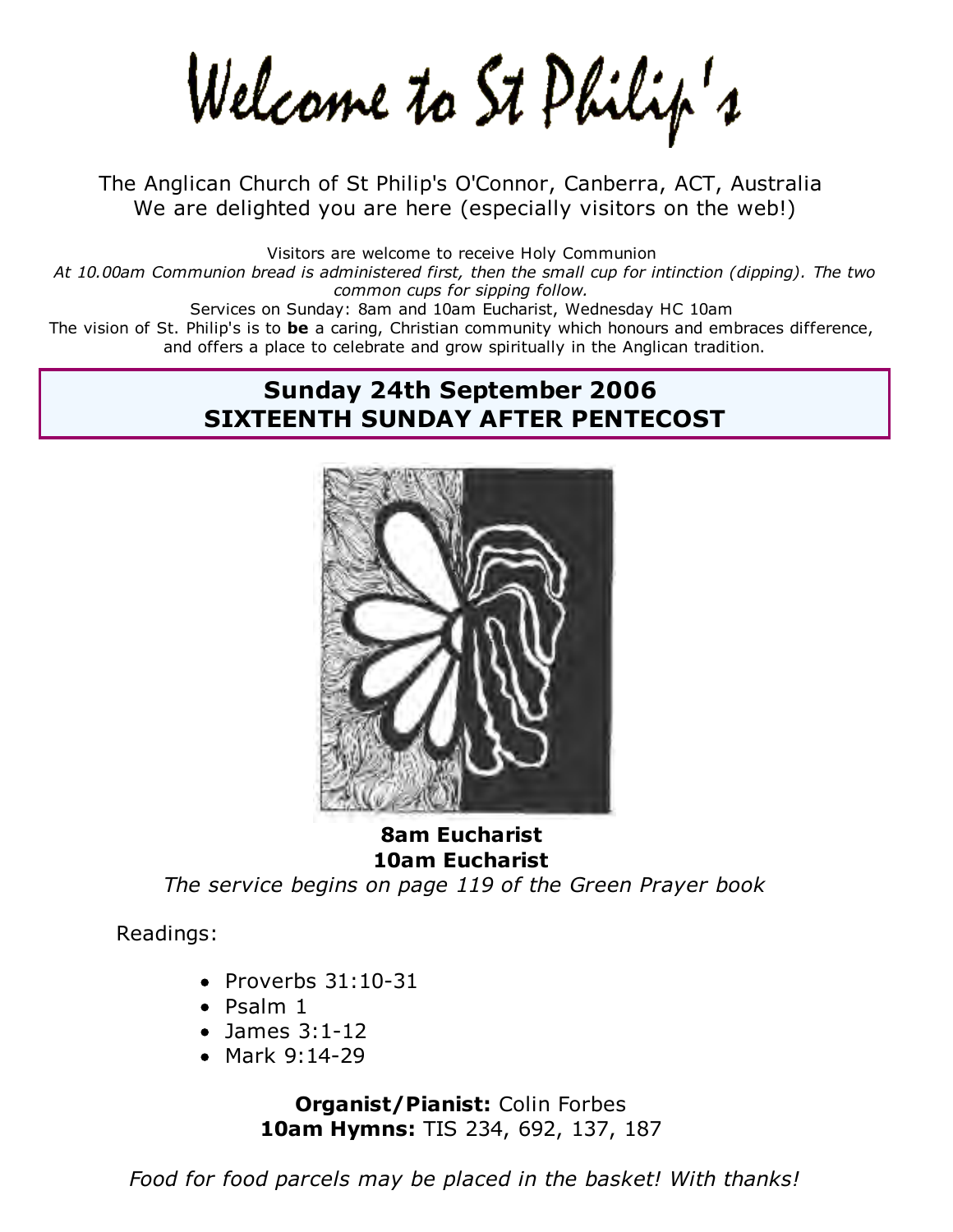Dear Everyone,

Thankyou, Thankyou!! To all the people who helped out on Saturday with the garage sale and the spring clean up. It was a great day and wonderful to have all your assistance. The garage sale made \$299.65. To be split between Camra and the parish. Thankyou!

And now back to reflections on our vision statement…!

### **The vision of St. Philips is to be a caring, Christian community, which honours and embraces difference and offers a place to grow spiritually within the Anglican tradition.**

We are still hovering around the phrase 'which honours and embraces difference'. Last time I wrote about the notion of honour and what that might mean in the context of our vision statement. The word to ponder this time is 'embrace'. What comes to your mind as you hear that word? Holding someone to yourself and hugging them? Welcoming them with a kiss? I suspect if we began hugging everyone who came through our church door we would get some very strange looks and no second comers! However to be able to embrace something or someone takes a particular state of mind. We must first of all lay aside our fears. The fear of those who are different is at the heart of exclusion and the creation of those who are 'not like us'. To lay aside our fears successfully we need to name them and then consciously jettison them. Next we need to open our hearts, our worship space, our thinking to what might seem difficult to accommodate.

This vision statement actually leaves no room for us being a secluded club of peas in a pod with our minds and hearts bolted against the outside.

When I think of the idea of embracing my mind goes to the story of the prodigal son and the example of the father. What stands out in the story is not what the son was like, what he had or had not done. What stands out is the Father who joyously welcomed his son and ran out to embrace the boy. The father was not thinking of how he had been wronged. He wasn't thinking of who was right and who was wrong. Tricky ethical and theological questions didn't enter into the picture. The father simply had pure joyous love for his son and embraced him wholeheartedly. Let's embrace difference!!

Next week I will be taking some time off to do some much-needed study. My Philippines research is waiting to be converted into a paper for my masters' degree in ministry. I will be away from this Sunday evening through to the end of the long weekend the week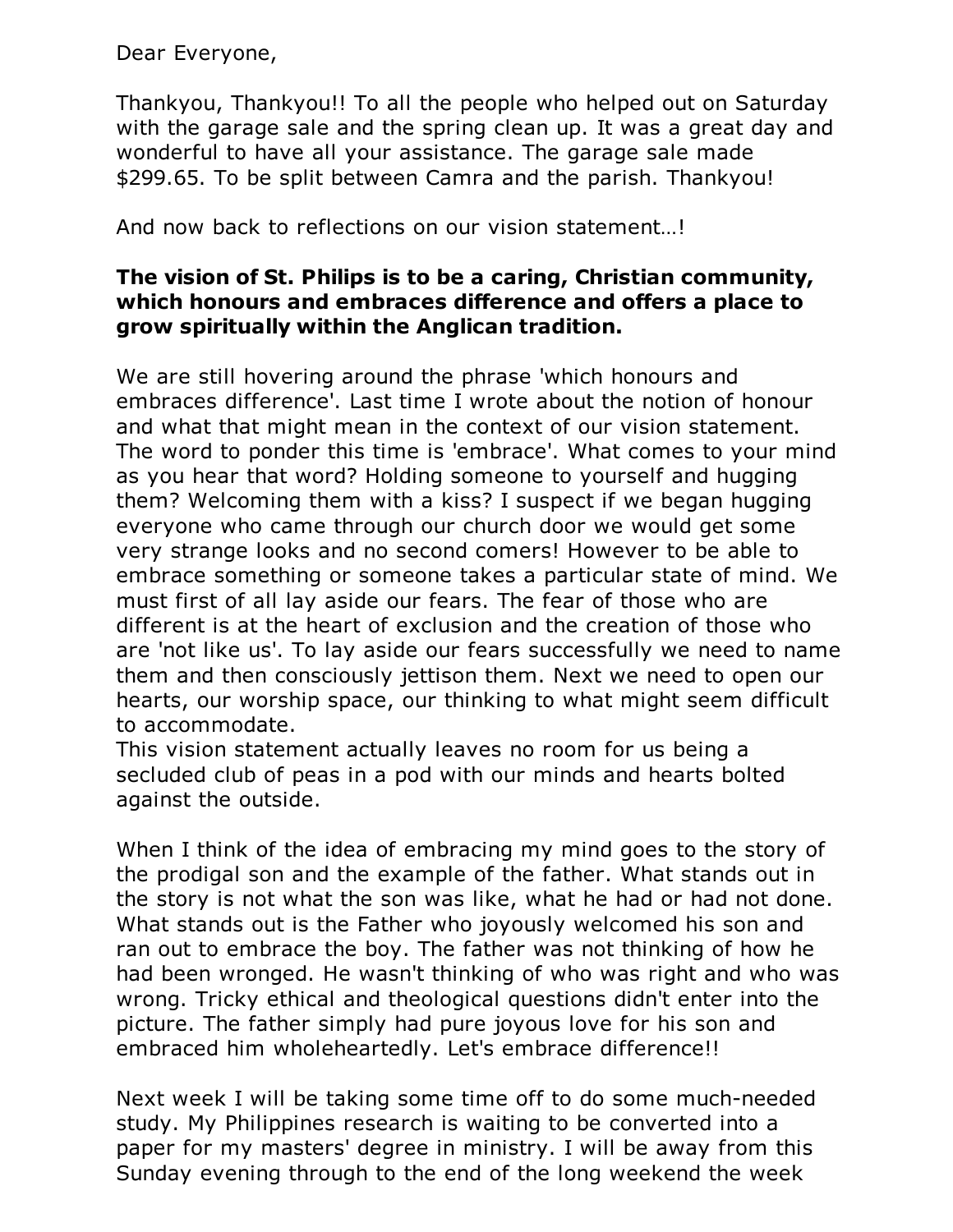after.

The Rev'd Linda Anchell will be taking the Wednesday service. The Rev'd Doug Bannerman will be taking the Sunday services next Sunday. Doug is also available in case of a pastoral emergency. His phone number is 6247 2646.

To assist those on the flower roster and the cleaning roster a key to the church has now been permanently left with the Pandoras helpers. I hope this makes it easier for everyone to get their jobs done and my apologies for any inconvenience that people might have experienced lately.

Peace and Blessings. Rebecca Newland

Weekly Offering/Income needed to operate our Parish \$1455 per week, excluding rental income. Offerings received 10th September: \$872.10 + EFT \$400=\$1272.10 **Shortfall of \$183.10**

# **Notices**

# **Twilight Fair 3pm - 7pm 11 November 2006**

**48 days to go!** We depend on you to make it happen! Please see the notice board today for current details. Wheat is available for anyone who could make heat packs/bags. Garden pots available near back door of church. Jars for jams needed. Boxes and cans needed for children's activities.

## **Men's Breakfast 8.00 am Saturday 30th of September**

Speaker: Rev Barry May W.A's first full time police chaplain will talk about his experience as an Anglican priest in the force. St. Barnabas' Church Charnwood.

# **Concerned About Climate Change?**

Want to do something positive? Come and help make the words of a human sign: Clean Energy for **Eternity** When: 10.30am Sunday 8th October Where: Reconciliation Place, Canberra (Between Questacon and the High Court) Fun carnival atmosphere. Displays, performances and activities for all ages. Great day out for a great cause. Please register on

www.cleanenergyforeternity.net

# **Siev X Memorial**

Raising of the Poles 2pm Sunday 15 October 2006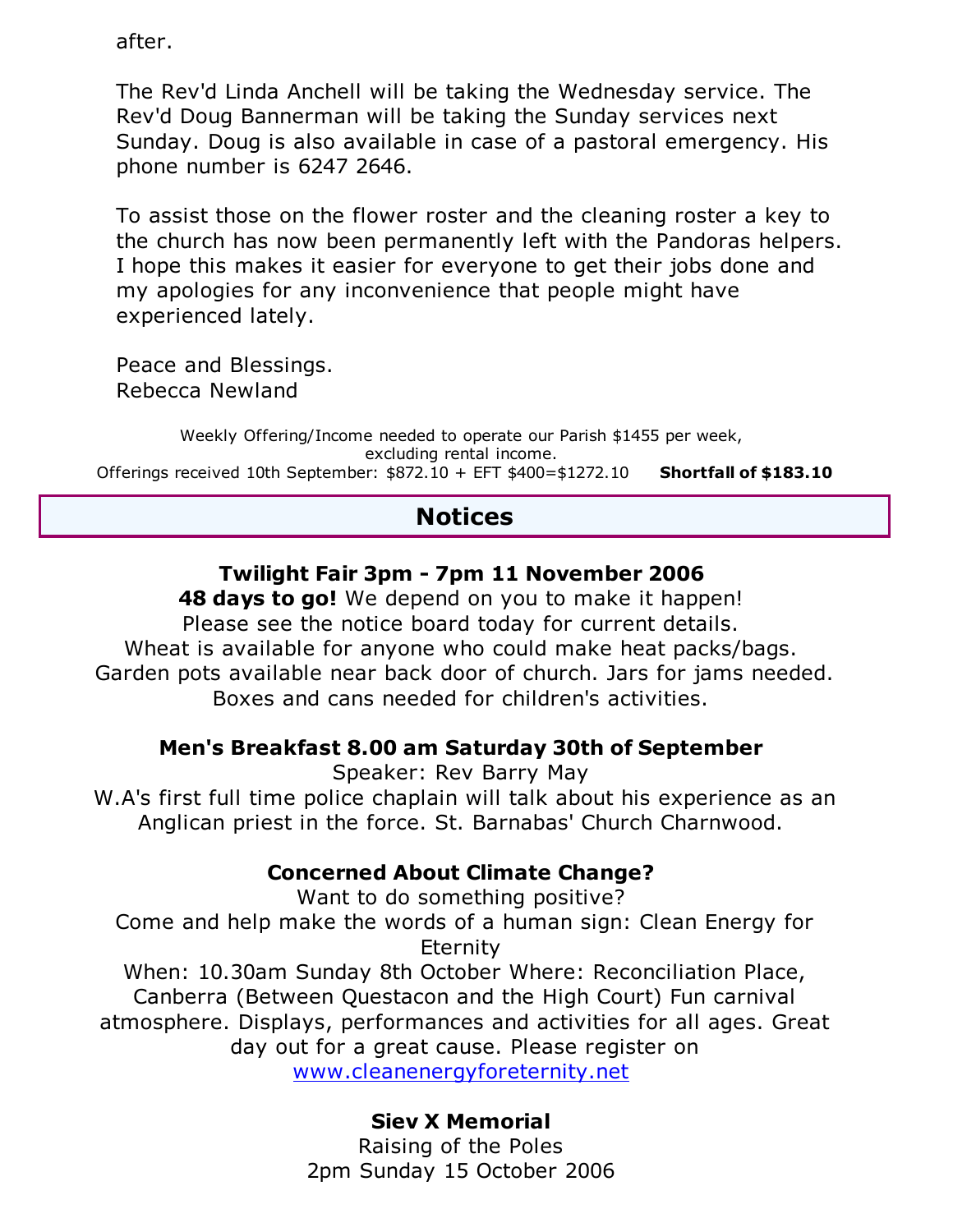Weston Park, Yarralumla ceremony of remembrance for the parents and children who drowned on the SIEVX refugee vessel in 2001. 353 poles made by schools, churches, and communities across Australia representing each life lost procession, music and ceremony — opening by Chief Minister Jon Stanhope.

Support the effort towards a permanent lakeside memorial at Weston Park, Yarralumla

**Reading Reflections** — on the first and third Sundays of the month. A time has been set aside to look at the day's readings. It is a time to reflect more deeply on the readings, to share with friends and to build faith and community.

| <b>Ministry teams at St Philip's</b>                                      |                                                                                                           |
|---------------------------------------------------------------------------|-----------------------------------------------------------------------------------------------------------|
| <b>Team</b>                                                               | <b>Co-ordinator</b>                                                                                       |
| Pastoral<br>Maintenance<br><b>Youth and Children</b><br>Liturgy<br>Social | <b>Denise Manley</b><br><b>Roger Sharpe</b><br><b>Richard Wade</b><br>Rebecca Newland<br><b>Ann Munro</b> |

#### WE PRAY FOR:

**The World:** For peace and stability in Palestine and Israel, Iraq, Afghanistan, and for justice in Myanmar. For the implementation of the UN resolution in Lebanon. For all refugees. For a consensus and way to deal with climate change. For unity between all Christians and Christian churches.

**In Australia:** For wisdom for Australian authorities dealing with Asylum Seekers. (See the Refugee Action Committee web site) For Aboriginal communities and for reconciliation.

**Northbourne Community Centre:** For Robin and her helpers, and those who attend the centre.

**Those in need of healing:** Michael Cockayne, Roy Ayrton, Tony Kildea, Corey Jansen, June Axelsen, Jill Scott, Yoko and Jutaro Murase, Ian Wright, Guy Lucas, Linda Kennedy, Sarona, Merv McInnes, Mira Barratt, John Cunliffe, Ruth Newland, Kitty Junior, Michael Ellis, Maximina Quintan.

**Those who mourn:** Denise and family of Beryl Collins.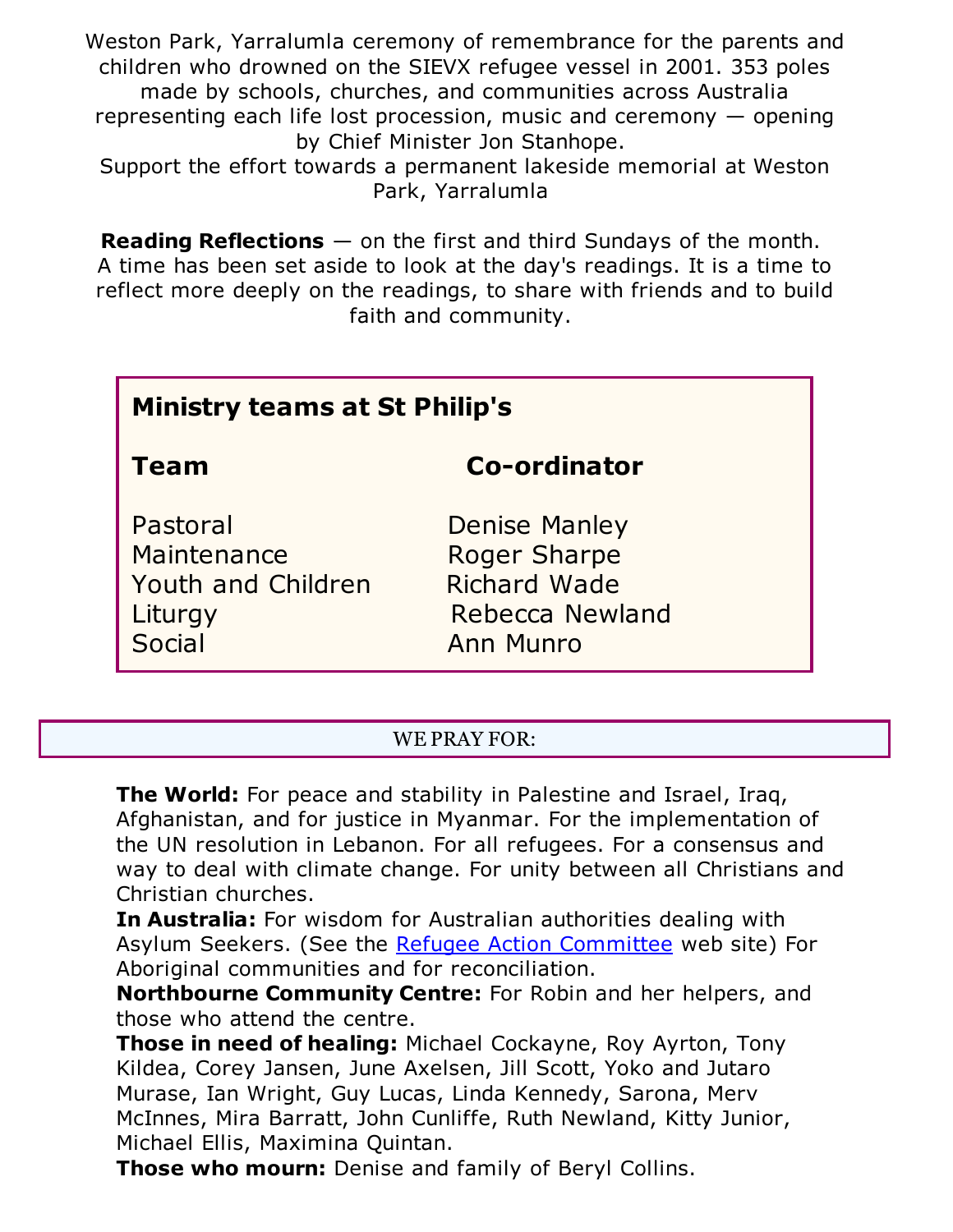**The Departed:** Elizabeth Catherine Wann, John Eadie(2006), Francis Lawrence (Lawrie) Keast d. 24/9/90

**The Saints:** Sergius of Moscow, abbot and teacher d.1392; Lancelot Andrewes, bishop of Winchester d.1626; Vincent de Paul, priest & worker with the poor d.1660 (and St Michael and All Angels) *"May the faithful departed, through the mercy of God, rest in peace and rise in glory."*

On the web: Anglican Cycle of Prayer and the Diocesan Cycle of Prayer

### THIS WEEK

- **Monday to Wednesday** 8.30am Morning Prayer, 5pm Evening Prayer
- **Tuesday** 10.30am Kankinya Holy Communion
- **Wednesday** 10am Holy Communion
- **Friday** Rebecca's Day Off
- **Friday** 10am 1pm Pandora's Open —
- **Saturday** 10am-1pm Pandora's Open —

# **SUNDAY 1st October 2006 8.00am & 10.00am Eucharist**

Readings:

- Esther 7:1-6, 9-10, 9:20-22
- Psalm 124
- James 5:12-20
- Mark 9:38-50

## **Rosters:**

Cleaning: Volunteers please!

Flowers: (Jeanette McHugh *from Iona?*)

## **8am:**

 Sidespersons: John Girdlestone Reader: Devin Combs Bowles

## **10am:**

 Sidespersons: Chris Cheah & Roger Sharp Readers: 1st Chris Cheah, 2nd Beryl Holder Children's Ministry: *School Holidays* Morning Tea: Volunteers needed (if you want a cuppa!)